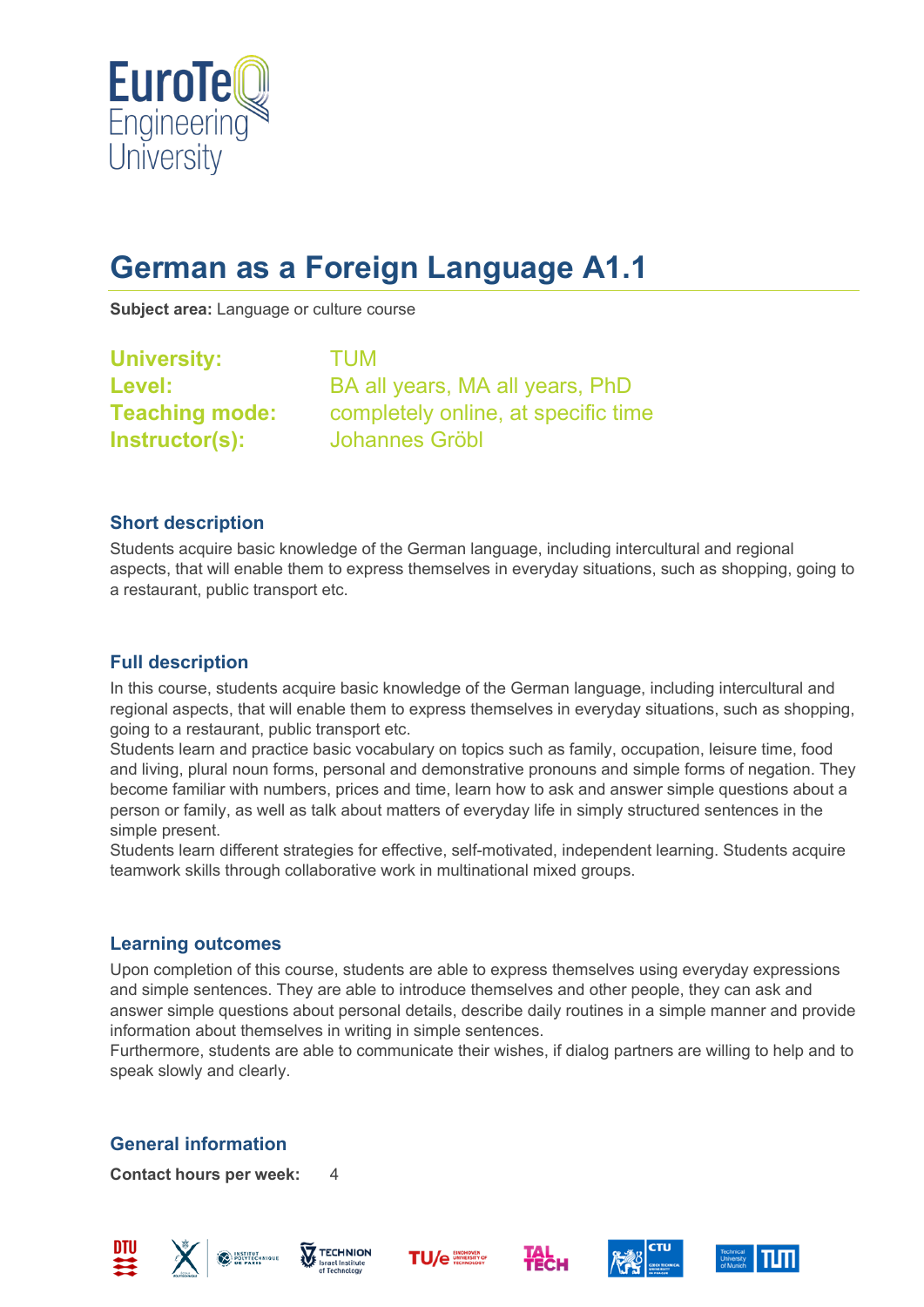

| <b>Total workload:</b>         | 100 hours - 4 ECTS (in student hours for the whole course)                  |
|--------------------------------|-----------------------------------------------------------------------------|
| <b>ECTS credits:</b>           | 4                                                                           |
| Language:                      | German                                                                      |
|                                |                                                                             |
| <b>Course start date:</b>      | 24 October 2022                                                             |
| Course end date:               | 18 January 2023                                                             |
| Add. info about start date:    |                                                                             |
| Weekly teaching day/time:      | Monday and Wednesday from 15.00 - 16.30                                     |
| Time zone:                     | CET (Denmark, Germany, France, Netherlands, Switzerland, Czech<br>Republic) |
| <b>Further information:</b>    |                                                                             |
|                                |                                                                             |
| <b>Prerequisites:</b>          | enrolled student at one of the EuroTeQ partner universities                 |
| <b>Activities and methods:</b> | Lectures, Group work, Self-study, Practices, Exercises                      |
| Presence on campus:            |                                                                             |
|                                |                                                                             |

#### **Final examination**

| Form:                        | written                                                                                                                         |
|------------------------------|---------------------------------------------------------------------------------------------------------------------------------|
| Date:                        | 18 January 2023                                                                                                                 |
| Location/format:             | online                                                                                                                          |
| <b>Re-sit possibility:</b>   | no                                                                                                                              |
| <b>Transcript available:</b> | TUM will issue an official certificate indicating the number of ECTS, grade<br>and workload instead of a transcript of records. |
| Add. info/requirements:      |                                                                                                                                 |

#### **Registration**

To register for this course, follow the registration requirements of your **home university** as specified here: [www.euroteq.eu/courses-registration.](http://www.euroteq.eu/courses-registration)

## **Administration**

**Number of places:** 25 **Minimum participants: Internal course code:**